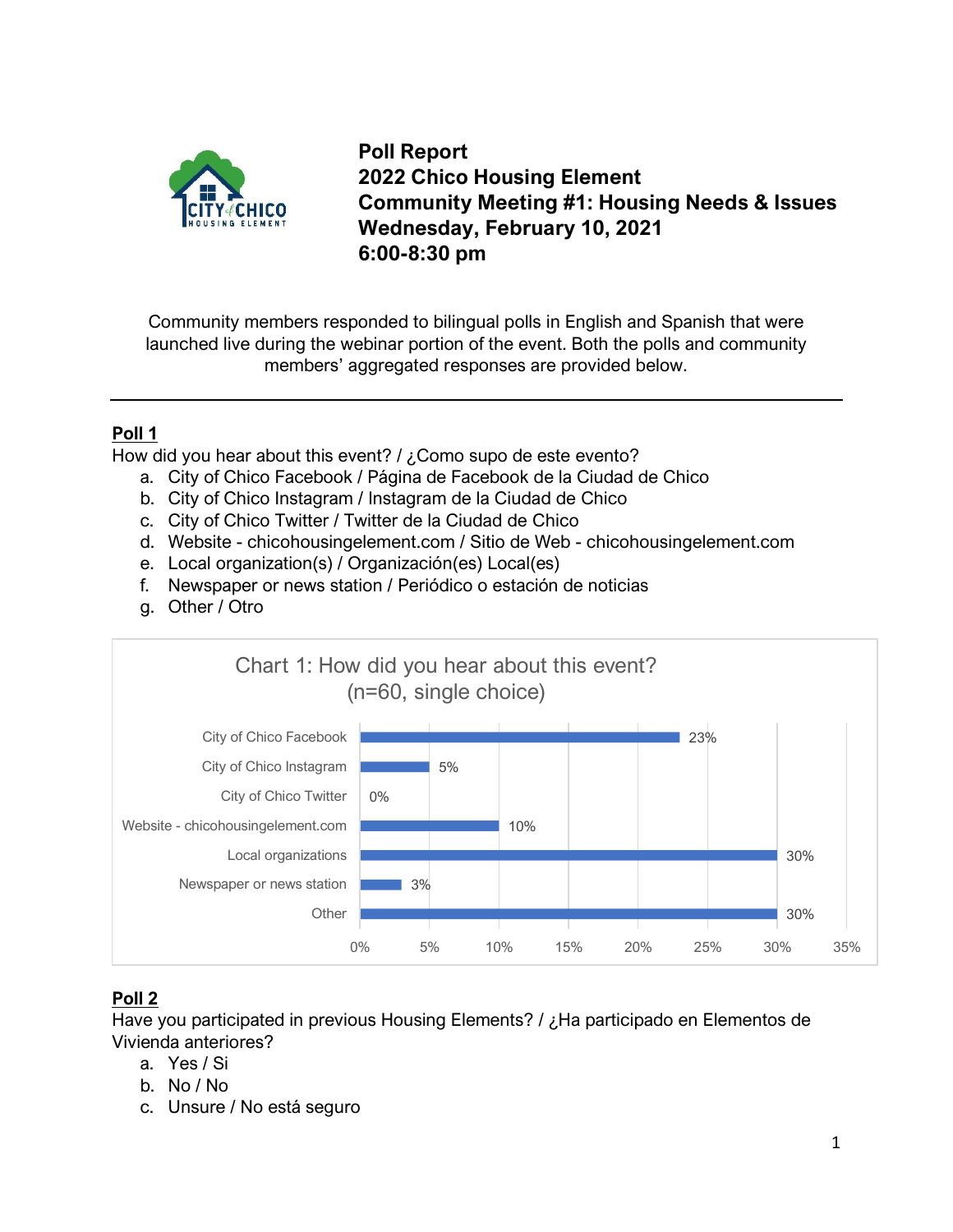

## **Poll 3**

Which housing issues are you most interested in? Please select all that apply. / ¿En que problemas de Vivienda está usted más interesado? Por favor seleccione todos los que sean necesarios.

- a. Accessible housing for people with disabilities / Vivienda accesible para personas con discapacidades
- b. Accessory dwelling units (ADUs) / Unidades de Vivienda Accesorias (ADUs, siglas en Inglés)
- c. Affordable housing / Viviendas asequibles
- d. Market-rate housing / Viviendas a precio de mercado
- e. Multi-family housing / Viviendas multifamiliares
- f. Permanent supportive housing / Viviendas de apoyo permanente
- g. Single-family housing / Viviendas unifamiliares
- h. Other / Otro